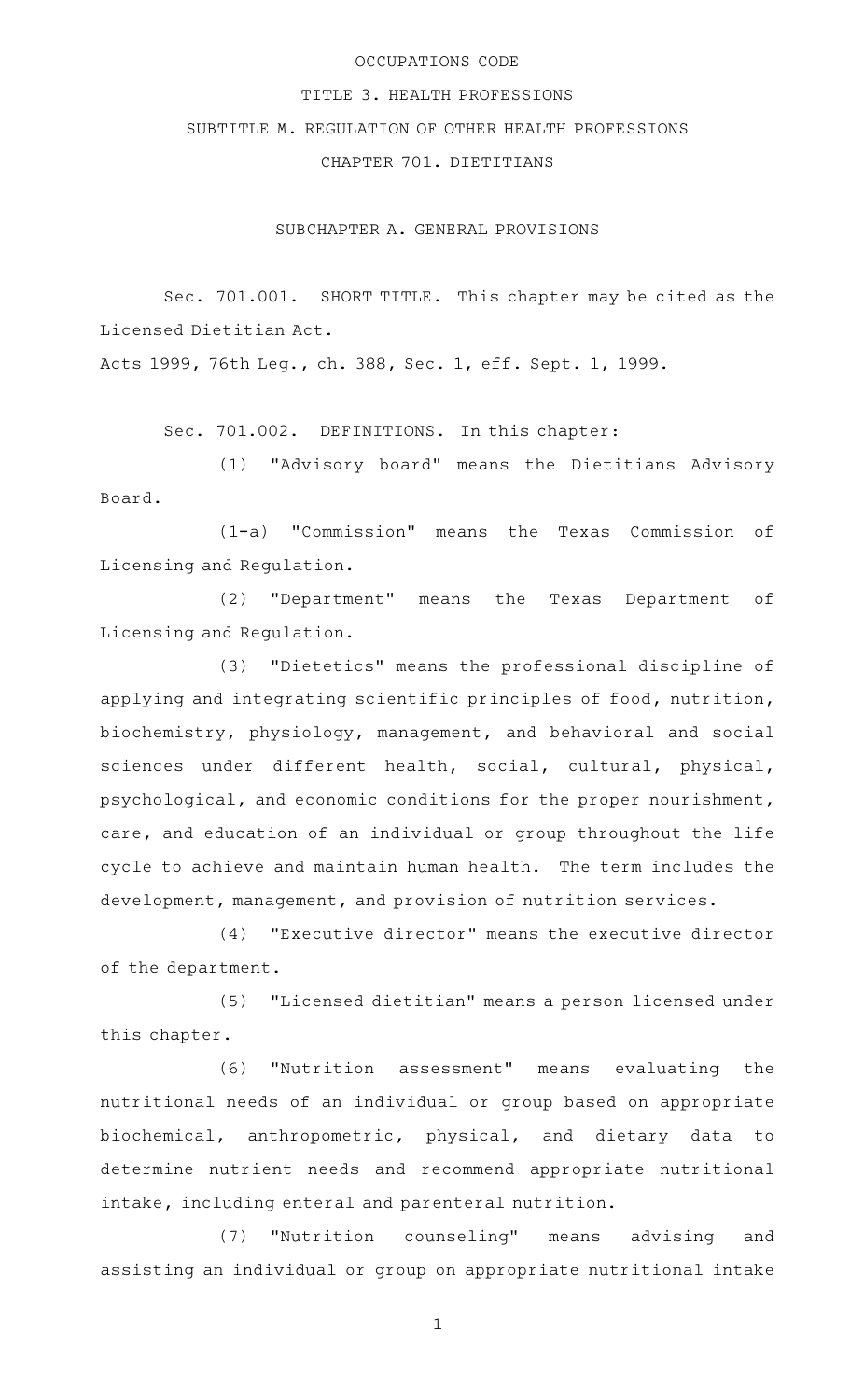by integrating information from a nutrition assessment with information on food and other sources of nutrients and meal preparation consistent with cultural background and socioeconomic status.

(8) "Nutrition services" means:

(A) assessing the nutritional needs of an individual or group and determining constraints and resources in the practice;

(B) establishing priorities and goals that meet nutritional needs and are consistent with constraints and available resources;

(C) providing nutrition counseling in health and disease;

(D) developing, implementing, and managing nutritional care systems; or

 $(E)$  evaluating, changing, and maintaining appropriate quality standards in food and nutritional care services.

(9) "Provisional licensed dietitian" means a person provisionally licensed under this chapter.

Acts 1999, 76th Leg., ch. 388, Sec. 1, eff. Sept. 1, 1999.

Amended by:

Acts 2005, 79th Leg., Ch. 147 (H.B. [1155](http://www.legis.state.tx.us/tlodocs/79R/billtext/html/HB01155F.HTM)), Sec. 1, eff. September 1, 2005.

Acts 2015, 84th Leg., R.S., Ch. 838 (S.B. [202](http://www.legis.state.tx.us/tlodocs/84R/billtext/html/SB00202F.HTM)), Sec. 1.191, eff. September 1, 2015.

## SUBCHAPTER B. DIETITIANS ADVISORY BOARD

Sec. 701.051. DIETITIANS ADVISORY BOARD MEMBERSHIP. (a) The advisory board consists of nine members appointed by the presiding officer of the commission with the approval of the commission as follows:

 $(1)$  six licensed dietitian members, each of whom has been licensed under this chapter for not less than three years before the member 's date of appointment; and

(2) three members who represent the public.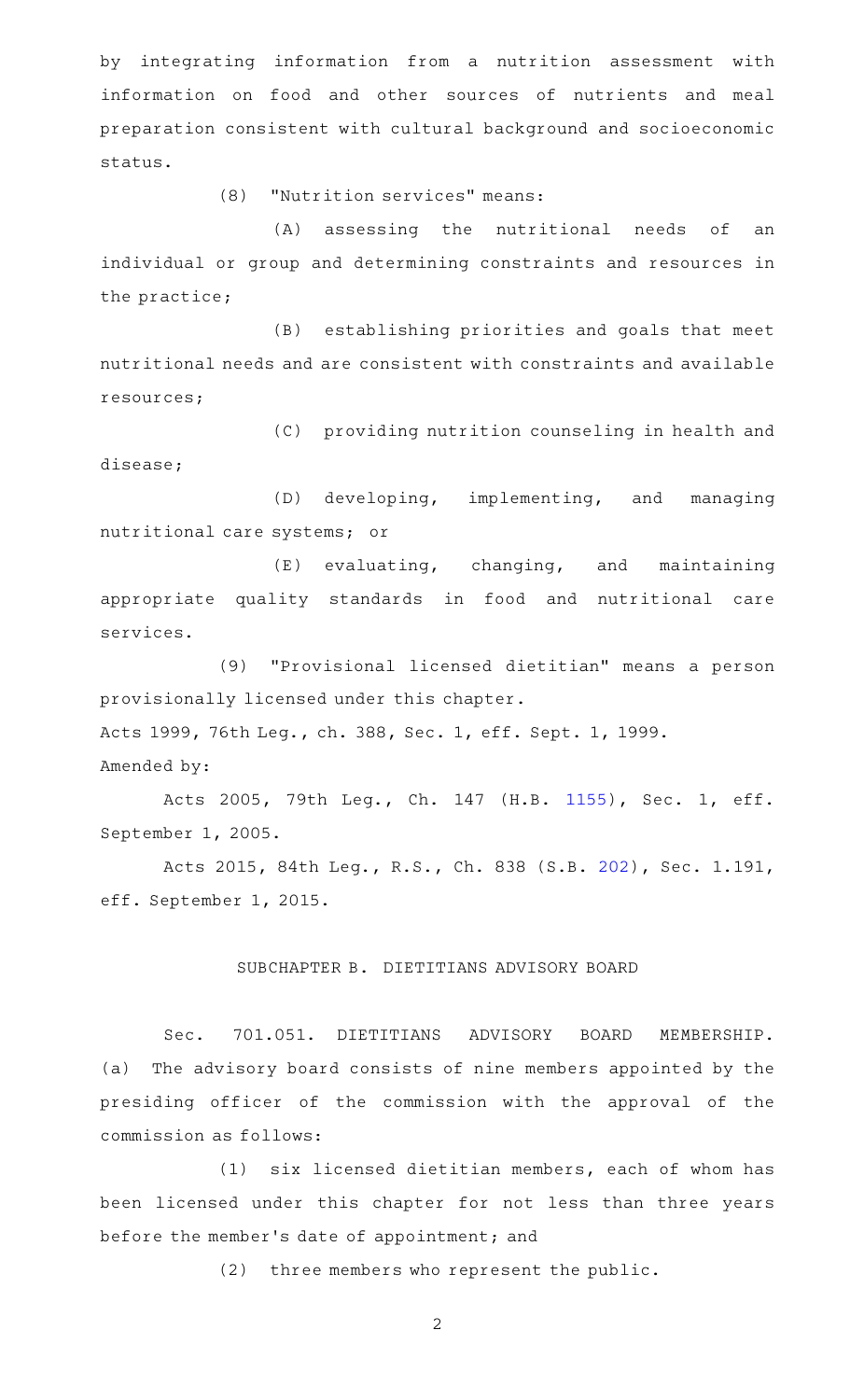(b) In appointing dietitian members to the advisory board, the presiding officer of the commission shall attempt to maintain balanced representation among the following primary areas of expertise included in the professional discipline of dietetics:

- $(1)$  clinical;
- $(2)$  educational;
- (3) management;
- $(4)$  consultation; and
- (5) community.

(c) Appointments to the advisory board shall be made without regard to the race, color, disability, sex, religion, age, or national origin of the appointee.

Acts 1999, 76th Leg., ch. 388, Sec. 1, eff. Sept. 1, 1999. Amended by:

Acts 2015, 84th Leg., R.S., Ch. 838 (S.B. [202](http://www.legis.state.tx.us/tlodocs/84R/billtext/html/SB00202F.HTM)), Sec. 1.193, eff. September 1, 2015.

Sec. 701.0511. DUTIES OF ADVISORY BOARD. The advisory board shall provide advice and recommendations to the department on technical matters relevant to the administration of this chapter. Added by Acts 2015, 84th Leg., R.S., Ch. 838 (S.B. [202\)](http://www.legis.state.tx.us/tlodocs/84R/billtext/html/SB00202F.HTM), Sec. 1.194, eff. September 1, 2015.

Sec. 701.054. TERMS; VACANCIES. (a) Members of the advisory board serve staggered six-year terms. The terms of three members begin on September 1 of each odd-numbered year.

(b) If a vacancy occurs during a member's term, the presiding officer of the commission, with the commission 's approval, shall appoint a replacement who meets the qualifications for the vacant position to serve for the remainder of the term. Acts 1999, 76th Leg., ch. 388, Sec. 1, eff. Sept. 1, 1999. Amended by:

Acts 2015, 84th Leg., R.S., Ch. 838 (S.B. [202](http://www.legis.state.tx.us/tlodocs/84R/billtext/html/SB00202F.HTM)), Sec. 1.195, eff. September 1, 2015.

Sec. 701.057. PRESIDING OFFICER. The presiding officer of the commission shall designate a member of the advisory board as the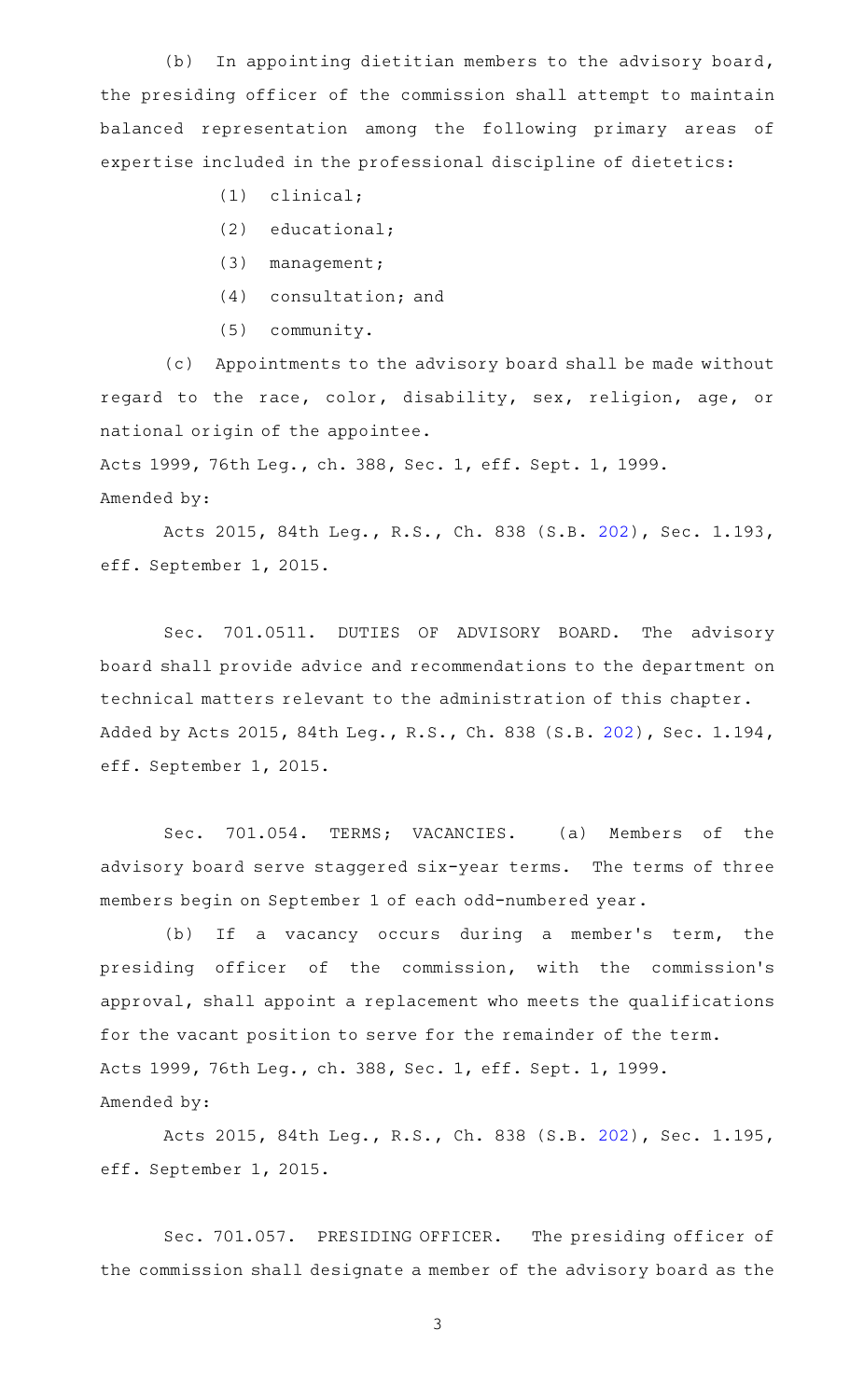presiding officer of the advisory board to serve for a term of one year. The presiding officer of the advisory board may vote on any matter before the advisory board. Acts 1999, 76th Leg., ch. 388, Sec. 1, eff. Sept. 1, 1999.

Amended by:

Acts 2005, 79th Leg., Ch. 147 (H.B. [1155](http://www.legis.state.tx.us/tlodocs/79R/billtext/html/HB01155F.HTM)), Sec. 7, eff. September 1, 2005.

Acts 2015, 84th Leg., R.S., Ch. 838 (S.B. [202](http://www.legis.state.tx.us/tlodocs/84R/billtext/html/SB00202F.HTM)), Sec. 1.196, eff. September 1, 2015.

Sec. 701.058. MEETINGS. The advisory board shall meet at the call of the presiding officer of the commission or the executive director.

Acts 1999, 76th Leg., ch. 388, Sec. 1, eff. Sept. 1, 1999.

Amended by:

Acts 2015, 84th Leg., R.S., Ch. 838 (S.B. [202](http://www.legis.state.tx.us/tlodocs/84R/billtext/html/SB00202F.HTM)), Sec. 1.197, eff. September 1, 2015.

## SUBCHAPTER D. POWERS AND DUTIES

Sec. 701.151. GENERAL POWERS AND DUTIES. (a) The executive director shall administer and enforce this chapter.

(b) The commission or the department, as appropriate, shall:

 $(1)$  adopt and publish a code of ethics;

(2) establish the qualifications and fitness of applicants for licenses, including renewed and reciprocal licenses; and

(3) request and receive any necessary assistance from state educational institutions or other state agencies. Acts 1999, 76th Leg., ch. 388, Sec. 1, eff. Sept. 1, 1999. Amended by:

Acts 2015, 84th Leg., R.S., Ch. 838 (S.B. [202](http://www.legis.state.tx.us/tlodocs/84R/billtext/html/SB00202F.HTM)), Sec. 1.198, eff. September 1, 2015.

Acts 2019, 86th Leg., R.S., Ch. 1144 (H.B. [2847\)](http://www.legis.state.tx.us/tlodocs/86R/billtext/html/HB02847F.HTM), Sec. 12.001, eff. September 1, 2019.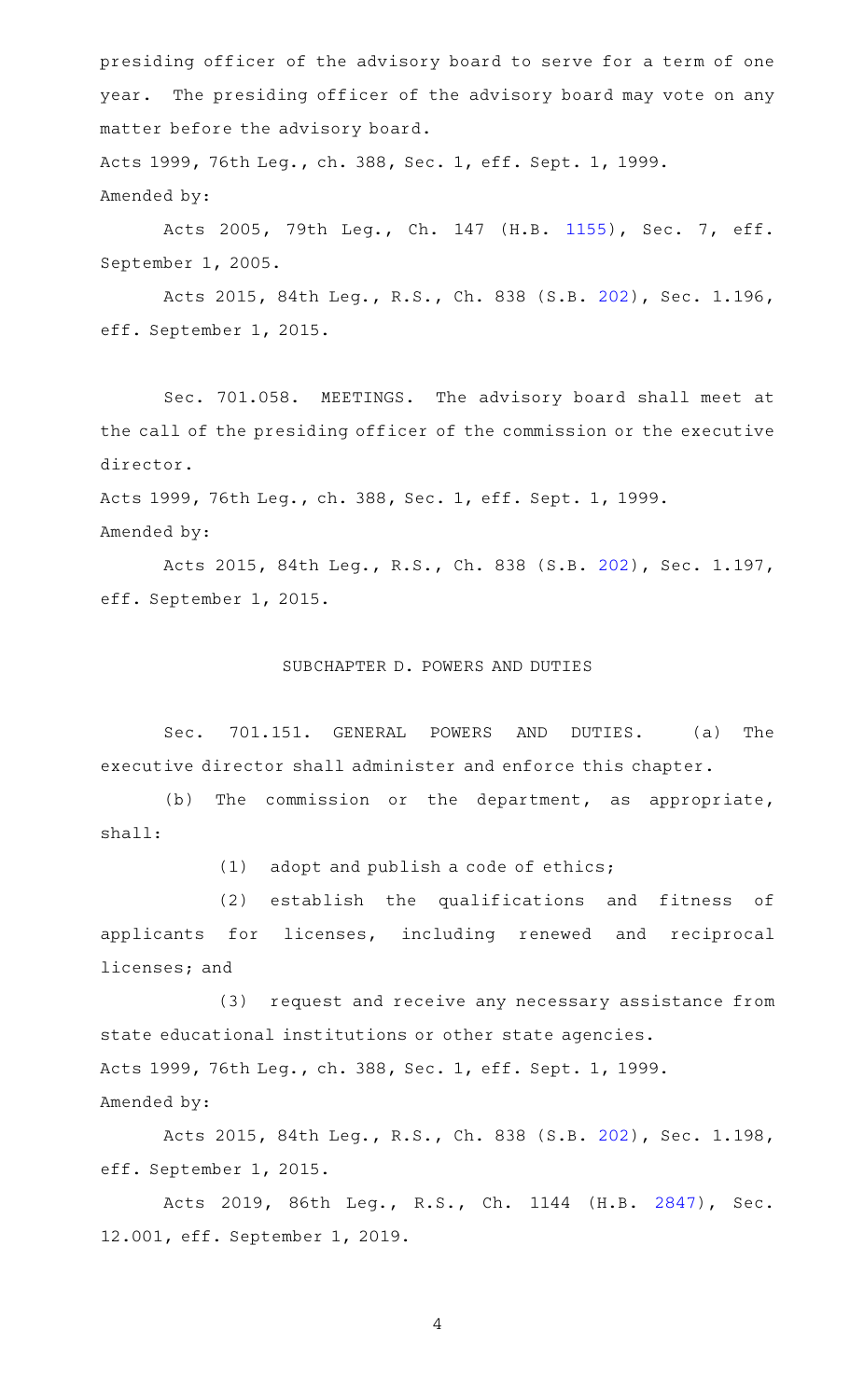Sec. 701.1511. REGISTRY. The department shall prepare a registry of licensed dietitians and provisional licensed dietitians and make the registry available to the public, license holders, and appropriate state agencies.

Added by Acts 2015, 84th Leg., R.S., Ch. 838 (S.B. [202\)](http://www.legis.state.tx.us/tlodocs/84R/billtext/html/SB00202F.HTM), Sec. 1.199, eff. September 1, 2015.

## SUBCHAPTER F. LICENSE REQUIREMENTS

Sec. 701.251. LICENSE REQUIRED; COMMISSION REGISTRATION. (a) In this section, "Commission on Dietetic Registration" means the commission that is a member of the National Commission on Health Certifying Agencies.

(b) Unless the person holds an appropriate license issued under this chapter, a person may not:

(1) use the title or represent or imply that the person has the title "licensed dietitian" or "provisional licensed dietitian" or use the letters "LD" or "PLD"; or

(2) use a facsimile of those titles to indicate or imply that the person is a licensed dietitian or provisional licensed dietitian.

(c) Unless the person is a dietitian registered by the Commission on Dietetic Registration, a person may not:

(1) use the title or represent or imply that the person has the title "registered dietitian" or use the letters "RD"; or

(2) use a facsimile of that title to indicate or imply that the person is a dietitian registered by the Commission on Dietetic Registration.

Acts 1999, 76th Leg., ch. 388, Sec. 1, eff. Sept. 1, 1999.

Sec. 701.252. LICENSE APPLICATION. (a) Each applicant for a dietitian license must submit an application in the manner and on a form prescribed by the executive director accompanied by the application fee.

(b) The commission by rule shall determine the information and documentation required to be submitted as part of an application.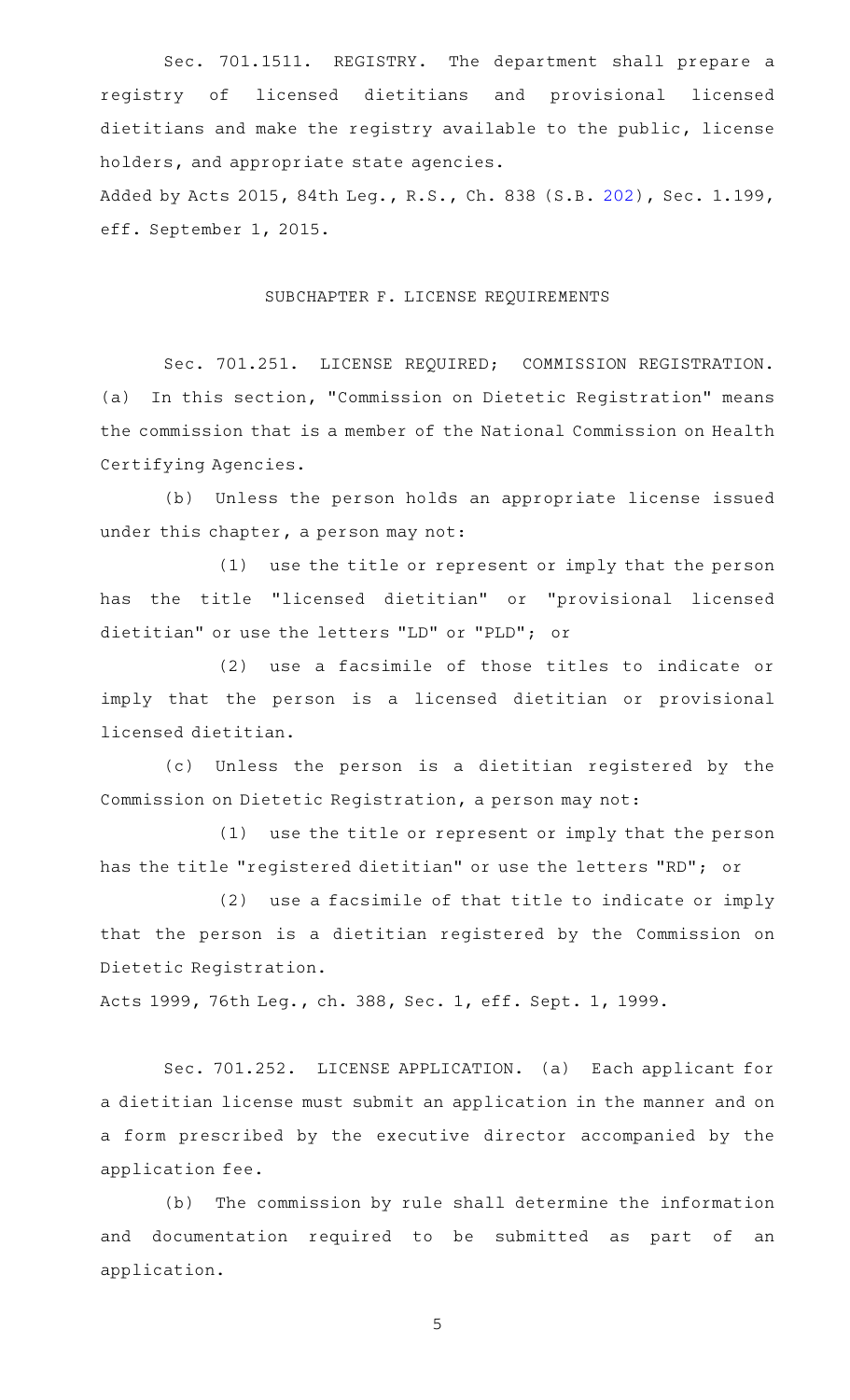Acts 1999, 76th Leg., ch. 388, Sec. 1, eff. Sept. 1, 1999. Amended by:

Acts 2015, 84th Leg., R.S., Ch. 838 (S.B. [202](http://www.legis.state.tx.us/tlodocs/84R/billtext/html/SB00202F.HTM)), Sec. 1.205, eff. September 1, 2015.

Sec. 701.253. LICENSE EXAMINATION. (a) In this section, "Commission on Dietetic Registration" has the meaning assigned by Section [701.251\(](http://www.statutes.legis.state.tx.us/GetStatute.aspx?Code=OC&Value=701.251)a).

(b) Except as provided by Subsection  $(f)$ , an applicant must pass a license examination to qualify for a license under this chapter.

(c) The department shall prepare or approve an examination. An examination prescribed by the department may be or may include an examination given by the Commission on Dietetic Registration or by a national or state testing service instead of an examination prepared by the department or the department 's designee.

(d) Any written portion of the examination must be validated by an independent testing professional.

(e) The department shall administer an examination to qualified applicants at least twice each calendar year.

 $(f)$  The department shall waive the examination requirement for an applicant who, at the time of application, is a dietitian registered by the Commission on Dietetic Registration. Acts 1999, 76th Leg., ch. 388, Sec. 1, eff. Sept. 1, 1999.

Amended by:

Acts 2005, 79th Leg., Ch. 147 (H.B. [1155\)](http://www.legis.state.tx.us/tlodocs/79R/billtext/html/HB01155F.HTM), Sec. 14, eff. September 1, 2005.

Acts 2005, 79th Leg., Ch. 147 (H.B. [1155\)](http://www.legis.state.tx.us/tlodocs/79R/billtext/html/HB01155F.HTM), Sec. 15, eff. September 1, 2005.

Acts 2015, 84th Leg., R.S., Ch. 838 (S.B. [202](http://www.legis.state.tx.us/tlodocs/84R/billtext/html/SB00202F.HTM)), Sec. 1.206, eff. September 1, 2015.

Sec. 701.254. QUALIFICATIONS FOR EXAMINATION. To qualify for the licensing examination under this chapter, an applicant must:

(1) possess a baccalaureate or postbaccalaureate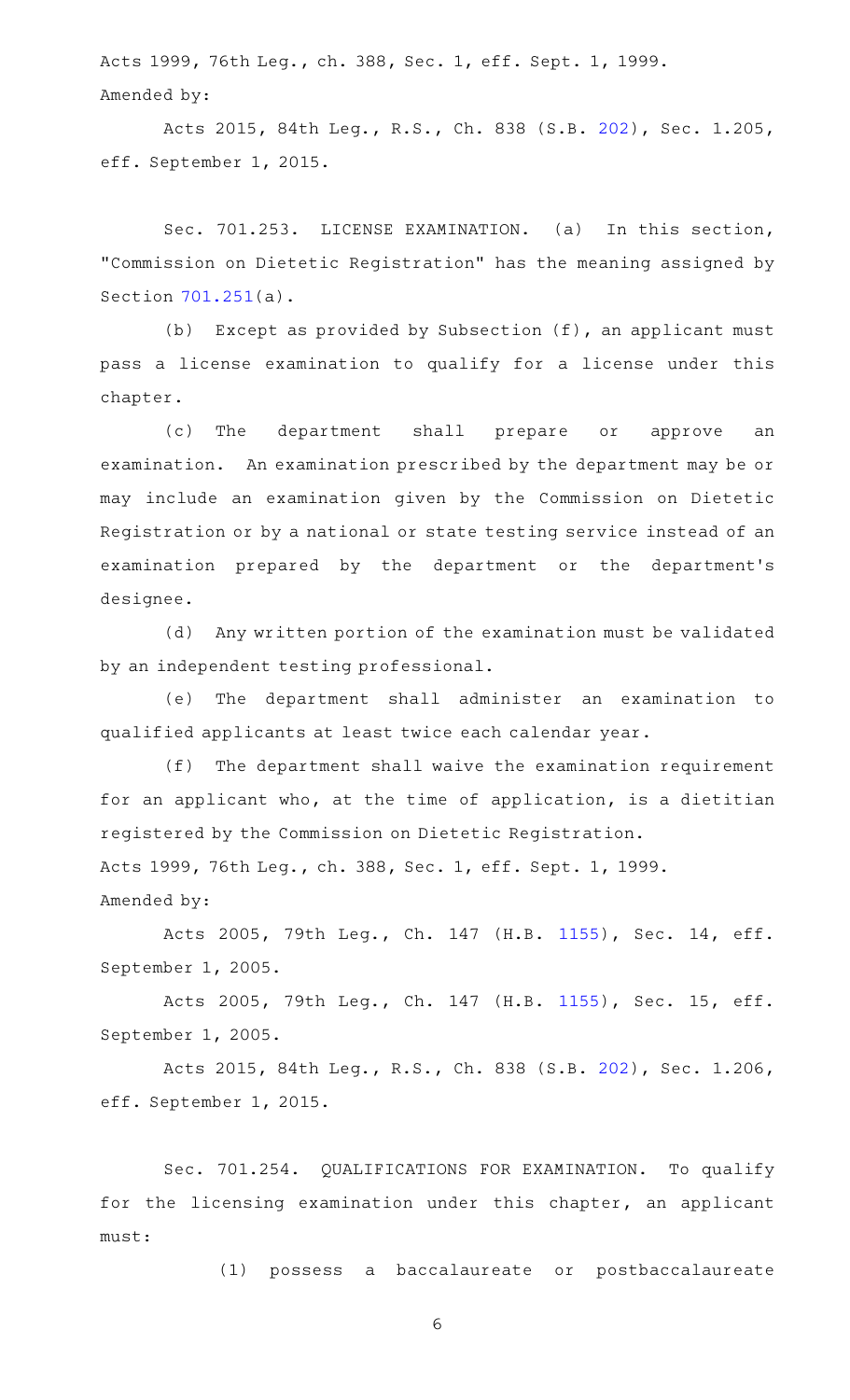degree, conferred by a college or university regionally accredited at the time of conferral, with:

(A) a major course of study in human nutrition, food and nutrition, nutrition education, dietetics, or food systems management; or

(B) an equivalent major course of study approved by the department; and

(2) have completed an internship or preplanned, documented, professional experience program in dietetics practice of not less than 900 hours under the supervision of a licensed dietitian or a registered dietitian approved by the department. Acts 1999, 76th Leg., ch. 388, Sec. 1, eff. Sept. 1, 1999. Amended by:

Acts 2015, 84th Leg., R.S., Ch. 838 (S.B. [202](http://www.legis.state.tx.us/tlodocs/84R/billtext/html/SB00202F.HTM)), Sec. 1.207, eff. September 1, 2015.

Sec. 701.2575. JURISPRUDENCE EXAMINATION. (a) The department shall develop and administer at least twice each calendar year a jurisprudence examination to determine an applicant 's knowledge of this chapter, commission rules under this chapter, and any other applicable laws of this state affecting the applicant 's dietetics practice.

(b) In addition to the license examination required by Section [701.253,](http://www.statutes.legis.state.tx.us/GetStatute.aspx?Code=OC&Value=701.253) an applicant must pass a jurisprudence examination to qualify for a license under this chapter.

(c) The commission shall adopt rules to implement this section, including rules related to the development and administration of the examination, examination fees, guidelines for reexamination, grading the examination, and providing notice of examination results.

Added by Acts 2005, 79th Leg., Ch. 147 (H.B. [1155](http://www.legis.state.tx.us/tlodocs/79R/billtext/html/HB01155F.HTM)), Sec. 19, eff. September 1, 2005.

# Amended by:

Acts 2015, 84th Leg., R.S., Ch. 838 (S.B. [202](http://www.legis.state.tx.us/tlodocs/84R/billtext/html/SB00202F.HTM)), Sec. 1.209, eff. September 1, 2015.

Sec. 701.258. QUALIFIED PERSON ENTITLED TO LICENSE. The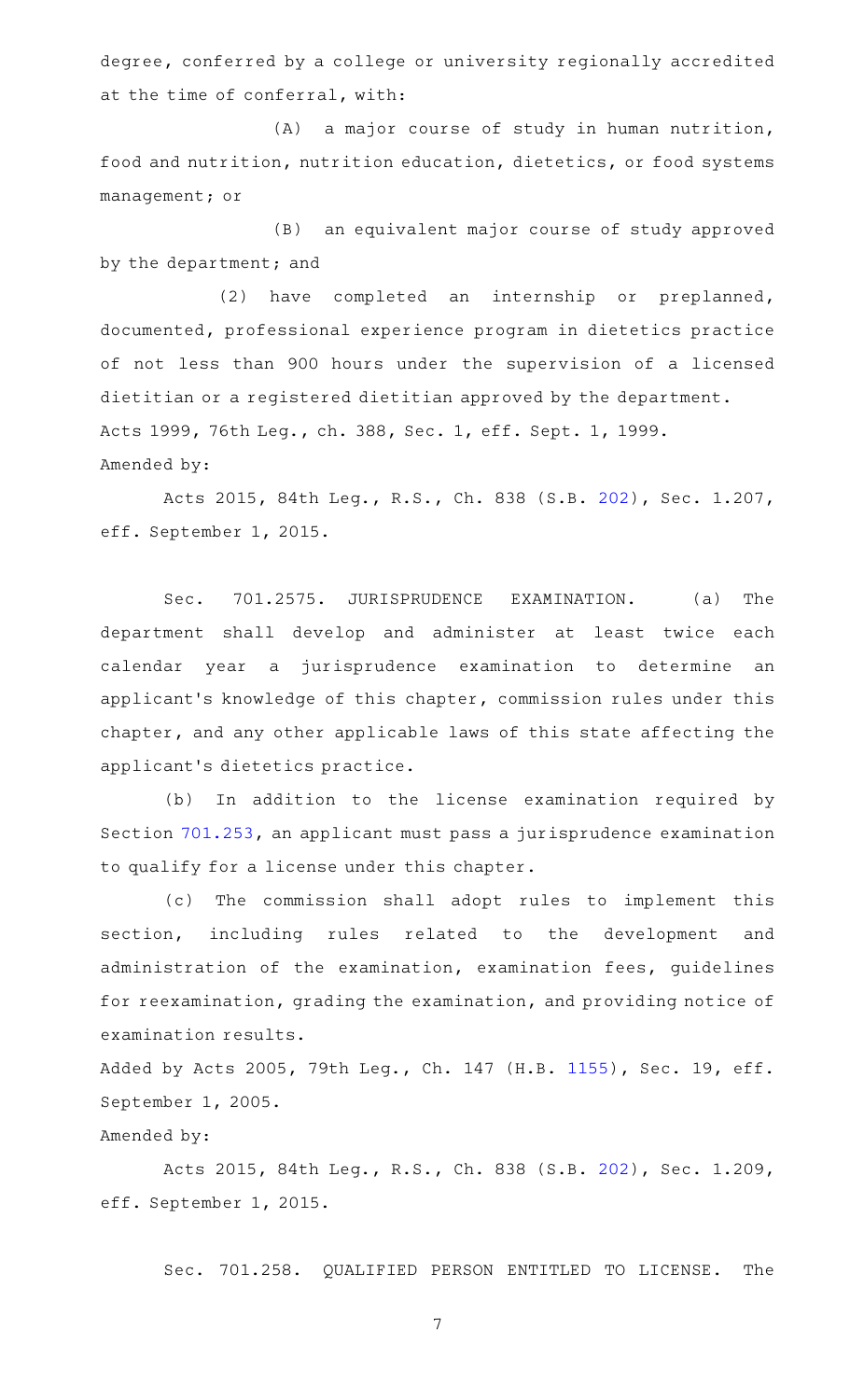department shall issue a license as a licensed dietitian to a person qualified for a license under this chapter. Acts 1999, 76th Leg., ch. 388, Sec. 1, eff. Sept. 1, 1999. Amended by:

Acts 2015, 84th Leg., R.S., Ch. 838 (S.B. [202](http://www.legis.state.tx.us/tlodocs/84R/billtext/html/SB00202F.HTM)), Sec. 1.210, eff. September 1, 2015.

## SUBCHAPTER G. LICENSE RENEWAL

Sec. 701.301. LICENSE RENEWAL. (a) A license is valid for two years after the date of issuance and may be renewed biennially.

(b) Repealed by Acts 2015, 84th Leg., R.S., Ch. 838 , Sec. 1.222(208), eff. September 1, 2015.

(c) Repealed by Acts 2015, 84th Leg., R.S., Ch. 838 , Sec. 1.222(208), eff. September 1, 2015.

(d) Repealed by Acts 2015, 84th Leg., R.S., Ch. 838, Sec. 1.222(208), eff. September 1, 2015.

(e) Repealed by Acts 2015, 84th Leg., R.S., Ch. 838, Sec. 1.222(208), eff. September 1, 2015.

(f) Repealed by Acts 2015, 84th Leg., R.S., Ch. 838, Sec. 1.222(208), eff. September 1, 2015.

Acts 1999, 76th Leg., ch. 388, Sec. 1, eff. Sept. 1, 1999.

Amended by:

Acts 2005, 79th Leg., Ch. 147 (H.B. [1155\)](http://www.legis.state.tx.us/tlodocs/79R/billtext/html/HB01155F.HTM), Sec. 20, eff. September 1, 2005.

Acts 2015, 84th Leg., R.S., Ch. 1 (S.B. [219](http://www.legis.state.tx.us/tlodocs/84R/billtext/html/SB00219F.HTM)), Sec. 5.222, eff. April 2, 2015.

Acts 2015, 84th Leg., R.S., Ch. 838 (S.B. [202\)](http://www.legis.state.tx.us/tlodocs/84R/billtext/html/SB00202F.HTM), Sec. 1.222(208), eff. September 1, 2015.

Sec. 701.304. GROUNDS FOR REFUSING RENEWAL. The commission or department may refuse to renew the license of a person who fails to pay an administrative penalty imposed under Subchapter K, unless enforcement of the penalty is stayed or a court has ordered that the administrative penalty is not owed.

Added by Acts 2005, 79th Leg., Ch. 147 (H.B. [1155](http://www.legis.state.tx.us/tlodocs/79R/billtext/html/HB01155F.HTM)), Sec. 21, eff. September 1, 2005.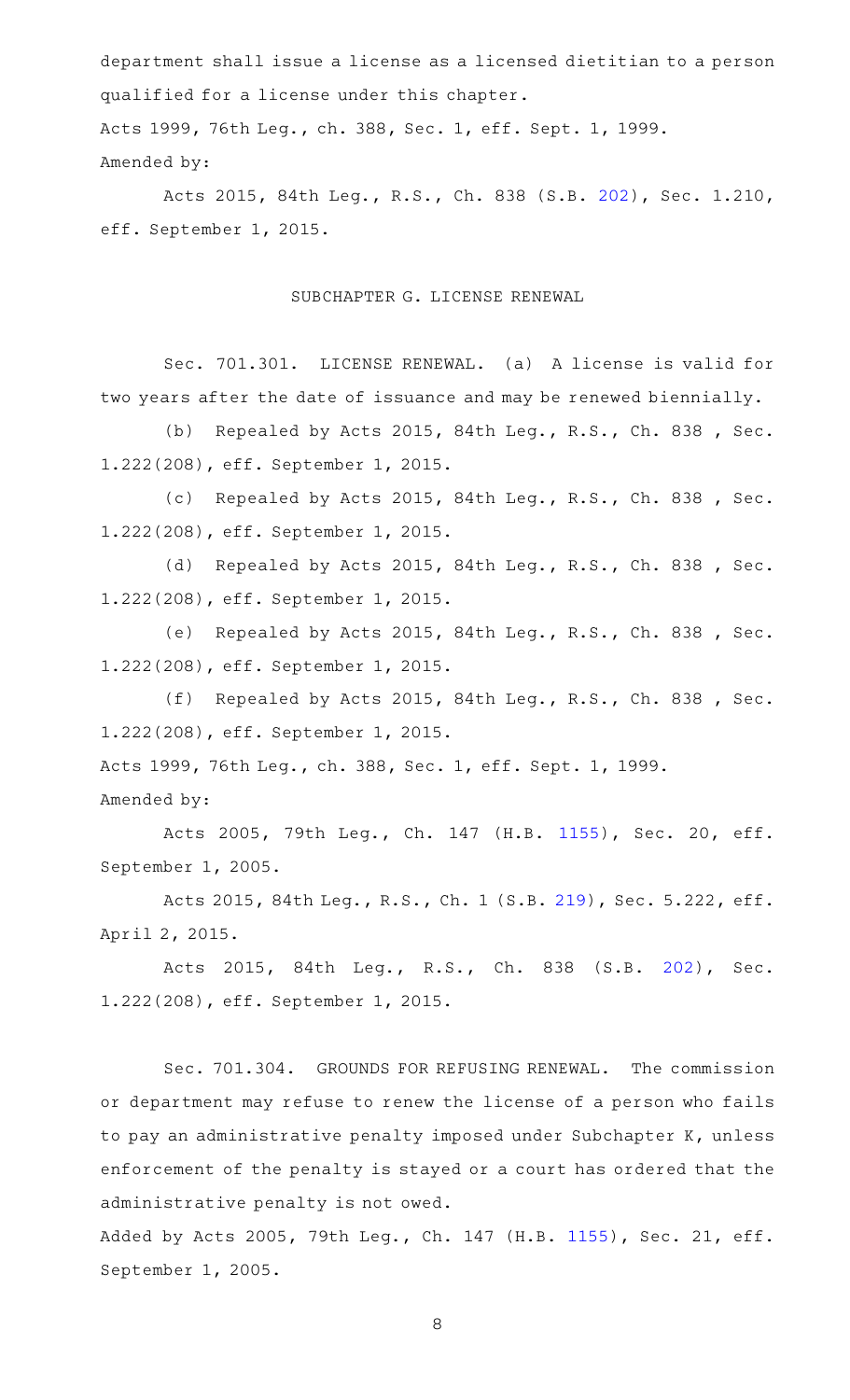### Amended by:

Acts 2015, 84th Leg., R.S., Ch. 838 (S.B. [202](http://www.legis.state.tx.us/tlodocs/84R/billtext/html/SB00202F.HTM)), Sec. 1.214, eff. September 1, 2015.

#### SUBCHAPTER H. PRACTICE BY LICENSE HOLDER

Sec. 701.351. DISPLAY OF LICENSE. (a) A license holder shall display the person 's license in an appropriate and public manner as prescribed by commission rule.

(b) A license issued by the department is the property of the department and shall be surrendered on demand. Acts 1999, 76th Leg., ch. 388, Sec. 1, eff. Sept. 1, 1999. Amended by:

Acts 2015, 84th Leg., R.S., Ch. 838 (S.B. [202](http://www.legis.state.tx.us/tlodocs/84R/billtext/html/SB00202F.HTM)), Sec. 1.215, eff. September 1, 2015.

Sec. 701.352. LICENSE HOLDER INFORMATION. A license holder shall keep the department informed of the license holder 's current address as provided by commission rule.

Acts 1999, 76th Leg., ch. 388, Sec. 1, eff. Sept. 1, 1999.

### Amended by:

Acts 2015, 84th Leg., R.S., Ch. 838 (S.B. [202](http://www.legis.state.tx.us/tlodocs/84R/billtext/html/SB00202F.HTM)), Sec. 1.216, eff. September 1, 2015.

# SUBCHAPTER I. DISCIPLINARY PROCEDURES

Sec. 701.401. GROUNDS FOR DISCIPLINARY ACTION. The commission or executive director shall refuse to renew a license, revoke or suspend a license, place on probation a person whose license has been suspended, or reprimand a license holder for a violation of this chapter, a rule or code of ethics adopted under this chapter, or an order of the commission or executive director. Acts 1999, 76th Leg., ch. 388, Sec. 1, eff. Sept. 1, 1999. Amended by:

Acts 2005, 79th Leg., Ch. 147 (H.B. [1155\)](http://www.legis.state.tx.us/tlodocs/79R/billtext/html/HB01155F.HTM), Sec. 22, eff. September 1, 2005.

Acts 2015, 84th Leg., R.S., Ch. 838 (S.B. [202](http://www.legis.state.tx.us/tlodocs/84R/billtext/html/SB00202F.HTM)), Sec. 1.218,